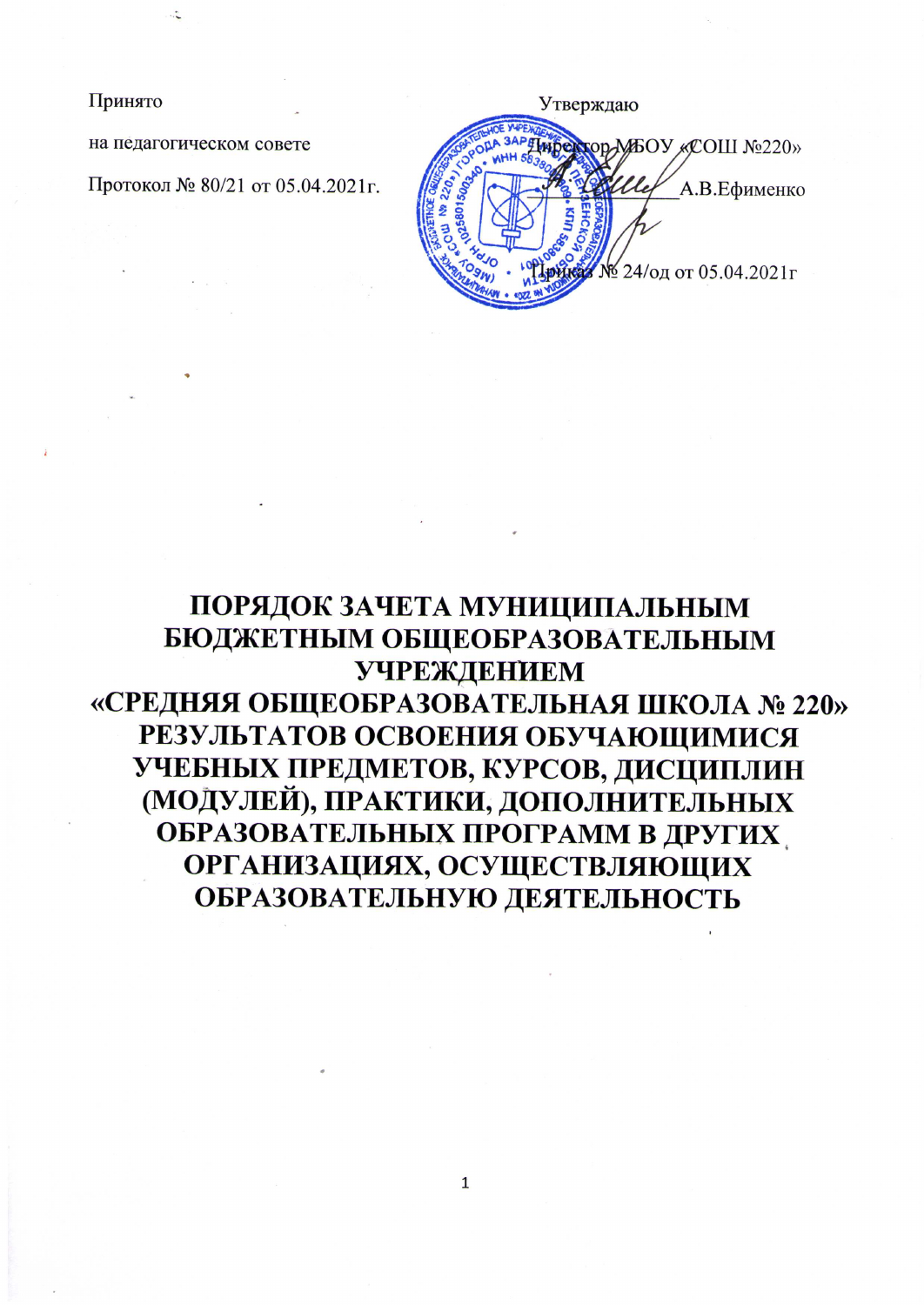1. Настоящий порядок разработан в соответствии с Федеральным Законом 29.12.2012 №0273-ФЗ «Об образовании в Российской Федерации» (с последующими изменениями) и Уставом школы целях реализации права обучающихся на зачет результатов освоения ими учебных предметов, курсов, дисциплин (модулей) (далее предметов), дополнительных образовательных программ в других организациях, осуществляющих образовательную деятельность (далее - сторонняя организация).

 $2_{-}$ Зачет результатов освоения учебных предметов и дополнительных образовательных программ в сторонних организациях может производиться для обучающихся:

- обучающихся по программам, реализуемым в сетевой форме;

- обучающихся по индивидуальному учебному плану;

- переведенных для продолжения обучения из сторонних организаций;

- перешедших с одного профиля обучения на другой внутри школы;

- изучавших их в сторонних организациях по собственной инициативе.

Обучающимся могут быть зачтены результаты освоения учебных предметов по основным образовательным программам:

- начального общего образования;

 $\mathbb{R}^2$ 

- основного общего образования;

- среднего общего образования;

- профессиональной подготовки по профессиям рабочих, должностям служащих; а также по:

- дополнительным общеразвивающим программам;

- дополнительным предпрофессиональным программам.

3. Освоение обучающимся учебных предметов в сторонней организации не дает ему права пропуска обязательных учебных занятий в соответствии с утвержденным расписанием.

4. Зачет результатов освоения обучающимся учебных предметов по программам, реализуемым в сетевой форме, осуществляется в порядке, предусмотренном в договоре о сетевой форме реализации образовательных программ.

Зачет результатов освоения обучающимся учебных предметов по программам начального общего, основного общего, среднего общего образования и программам профессиональной подготовки по профессиям рабочих и должностям служащих осуществляется при одновременном выполнении следующих условий:

- эти предметы входят в учебные планы школы;

- их названия полностью совпадают с названиями предметов в учебном плане ШКОЛЫ;

- количество часов, отведенное на их изучение в сторонней организации, составляет не менее 80% от количества, отведенного на их изучение в учебном плане школы;

- эти предметы не являются обязательными для государственной итоговой аттестации;

- эти предметы не выбраны обучающимися для государственной итоговой аттестации.

Зачет результатов освоения обучающимися выпускных классов (9-х, 11-х) учебных предметов по программам основного или среднего общего образования,

 $\overline{2}$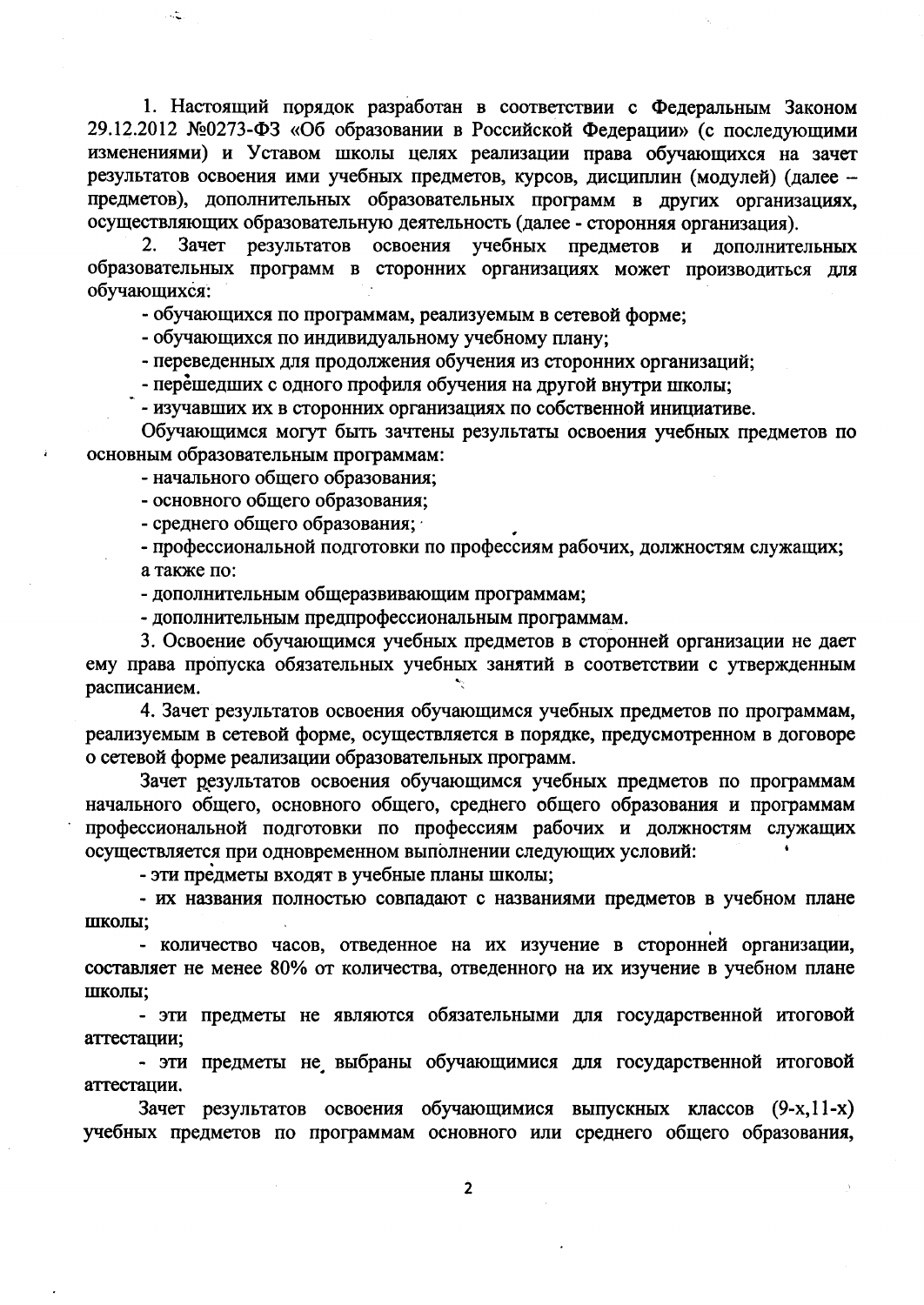являющихся обязательными или выбранными обучающимся для государственной аттестации, не производится.

Зачет результатов освоения обучающимся любых учебных предметов по дополнительным общеразвивающим  $\mathbf{H}$ предпрофессиональным программам осуществляется в полном объеме.

5. Для зачета результатов освоения учебных предметов законный представитель обучающегося и обучающийся, достигший возраста 14 лет, пишут на имя директора заявление, в котором обязательно указываются:

- Ф.И.О. заявителя (Ф.И.О. обучающегося в заявлении законного представителя);

- название предмета (предметов);

- класс(классы), год (годы) изучения;

- полное наименование и юридический адрес сторонней организации;

- объем предмета (предметов) в учебном плане сторонней организации;

- форма (формы) итогового или промежуточного контроля знаний в соответствии с учебным планом сторонней организации:

- отметка (отметки) обучающегося по результатам итогового или промежуточного контроля;

- дата;

 $\mathbb{R}^2$ 

- подпись.

При подаче заявления законный представитель обучающегося предъявляет документ, подтверждающий статус.

К заявлению прилагается заверенный подписью руководителя и печатью сторонней организации документ (документы), содержащий следующую информацию:

- название предмета (предметов);

- класс (классы), год (годы) изучения;

- объем предмета (предметов) в учебном плане сторонней организации;

- форма (формы0 итогового или промежуточного контроля знаний в соответствии с учебным планом сторонней организации;

- отметка (отметки) по результатам итогового или промежуточного контроля.

По результатам рассмотрения заявления директор принимает одно из следующих решений:

- зачесть результаты освоения обучающимся заявленного предмета в сторонней организации с предъявленной оценкой (отметкой);

- зачесть результаты освоения заявленного предмета в сторонней организации с усредненной итоговой оценкой (отметкой);

- не засчитывать результаты освоения обучающимся заявленного предмета в сторонней организации, так как предъявленные документы не соответствуют настоящему Порядку.

О принятом решении директор информирует под роспись заявителя (заявителей) в течение пяти рабочих дней.

В случае принятия решения:

1) директор издает приказ о зачете результатов освоения обучающимся заявленного предмета;

2) директор издает приказ о зачете результатов освоения заявленного предмета (предметов) в сторонней организации с усредненной итоговой оценкой (отметкой), если